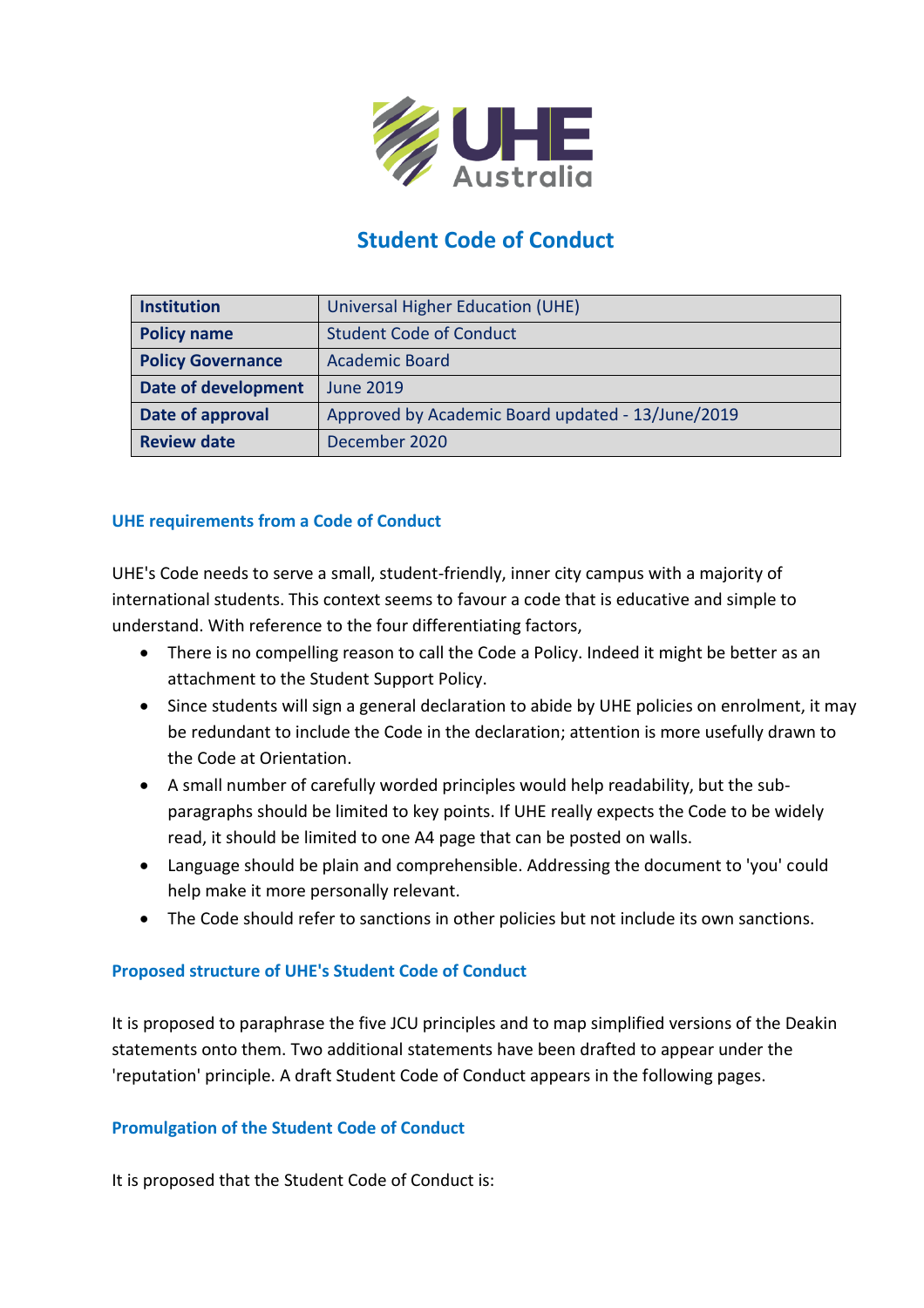

- Appended to the Student Support Policy;
- Included in Orientation presentations;
- Made available in printed form at Orientation;
- Posted around the campus walls;
- Included in all Learning Guides.

# **Student Code of Conduct**

#### **Knowing your responsibilities as a UHE student**

- You should become familiar with the UHE student policies on the UHE website, make sure you comply with them, and understand the penalties for breaching them.
- You should become familiar with the policies and rules of external organisations you attend as part of work integrated learning, and make sure you comply with them.

## **Acting with honesty and Integrity**

- You should become familiar with the concept of 'academic integrity', and undertake your academic work with integrity and honesty, avoiding practices like plagiarism, cheating, and collusion.
- You must not engage in fraudulent or corrupt behaviour.

#### **Being respectful and treating people fairly**

- You should work collaboratively and cooperatively with other members of the UHE establishment, whether they are students, staff, or people from external organisations UHE works with.
- Your communication verbally, in writing and online should be respectful and courteous.
- You should respect the privacy of other members of the UHE establishment.
- You should respect the opinions and beliefs of others and respect the right to free intellectual inquiry. Where you disagree, you should rationally discuss the question rather than get involved in violent of rude behaviour.
- You must not discriminate against members of the UHE establishment including on the basis of age, disability, sexual orientation or identity, race or sex.
- You must not engage in sexual harassment, hazing or any kind of interpersonal, psychological or physical violence.

#### **Keeping yourself safe and protecting property**

• You should make yourself familiar with UHE's guidelines for staying safe on campus;